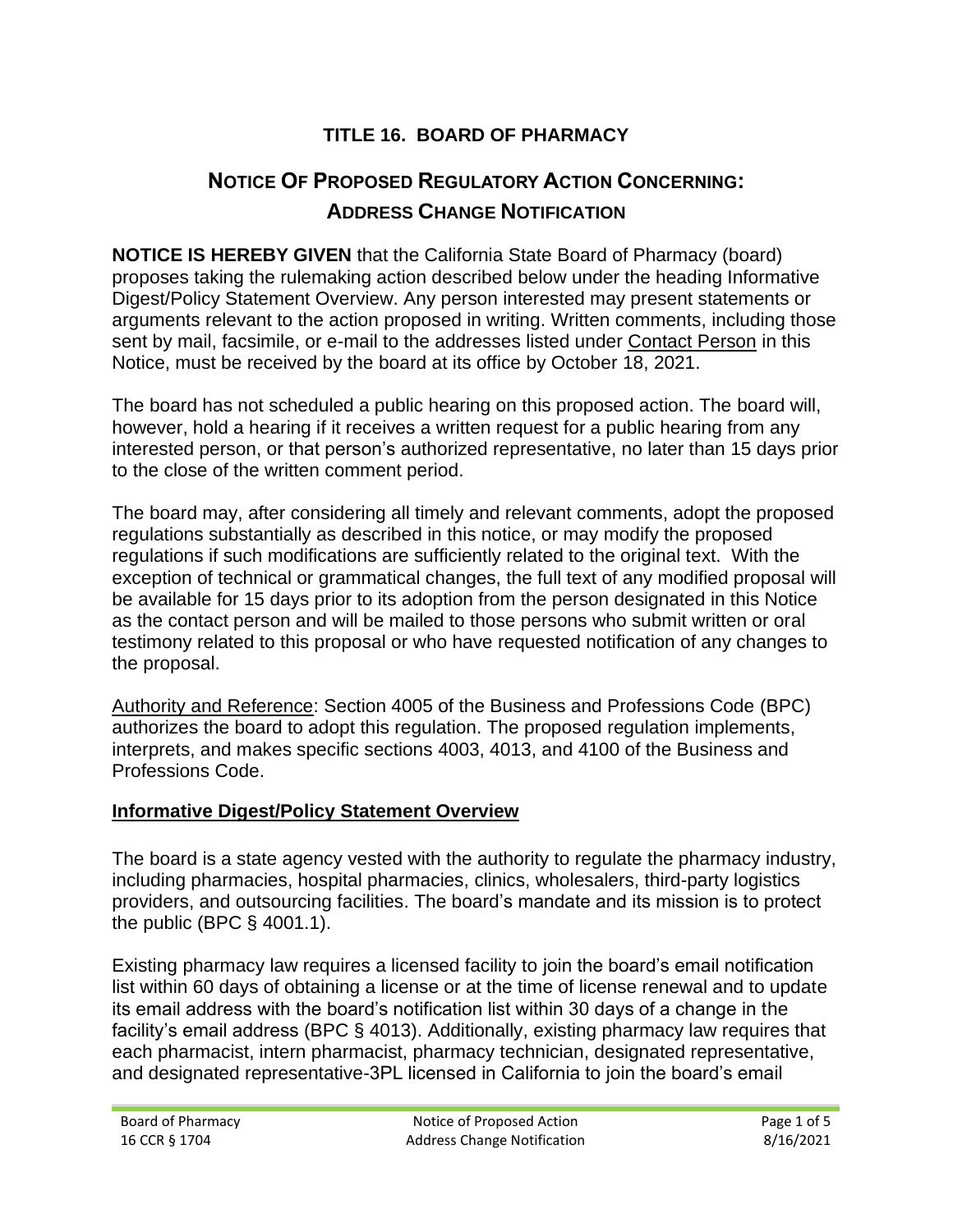notification list within 60 days of obtaining a license or at the time of license renewal and to update their mail address with the board's notification list within 30 days of a change in the licensee's email address. This notification list is an automated listserv. The primary purpose of the listserv is to send licensees, and other interested parties who provide an email address, automated mass email alerts regarding general board information such as meetings, notices, important information, and product recalls. As it is a listserv generating automated emails, the board does not have direct access to obtain specific licensee email addresses for the purpose of direct communication to the licensee via email.

This proposal will require that each applicant and person holding a certificate, license, permit, registration or exemption to practice, who has an electronic mail (email) address, provide the board with the email address and maintain a current email address, if any. Additionally, the proposal will require the individual to notify the board of any change in their email address within 30 days of the change. This requirement is consistent with the 30-day address change notification in subdivision (a) as well as BPC 4013. The board determined that communication through email is an efficient way to communicate with applicants and licensees regarding both application status and license status.

# **Anticipated Benefits of the Proposed Regulations**

The proposed regulatory action will continue to provide consumer protection per the board's mandates, which affects the protection of public health and safety. This means the pharmacy's license to practice is not affected, or discontinued because of the lack of communication, or mail getting lost. Ultimately, this benefits the health and welfare of California residents.

By requiring applicants and licensees to provide and maintain their electronic mail address with the board, the board can email application deficiency notices, renewal notices, and renewal deficiency notices to applicants and licensees. This will eliminate postal delays and reduce the possibility of notices being lost in the mail or misdelivered. If an applicant or licensee does not have an electronic mail address, the applicant and licensee would not have to provide one to the board.

# **Consistency and Compatibility with Existing State Regulations**

While developing these regulations and amendments, the board conducted a search of similar regulations on this topic and concluded that these regulations are neither inconsistent nor incompatible with existing state regulations. As noted above, these amendments make state law more consistent with federal law.

# **Fiscal Impact and Related Estimates**

Fiscal Impact on Public Agencies Including Costs/Savings to State Agencies or Costs/Savings in Federal Funding to the State: The Board estimates 120 email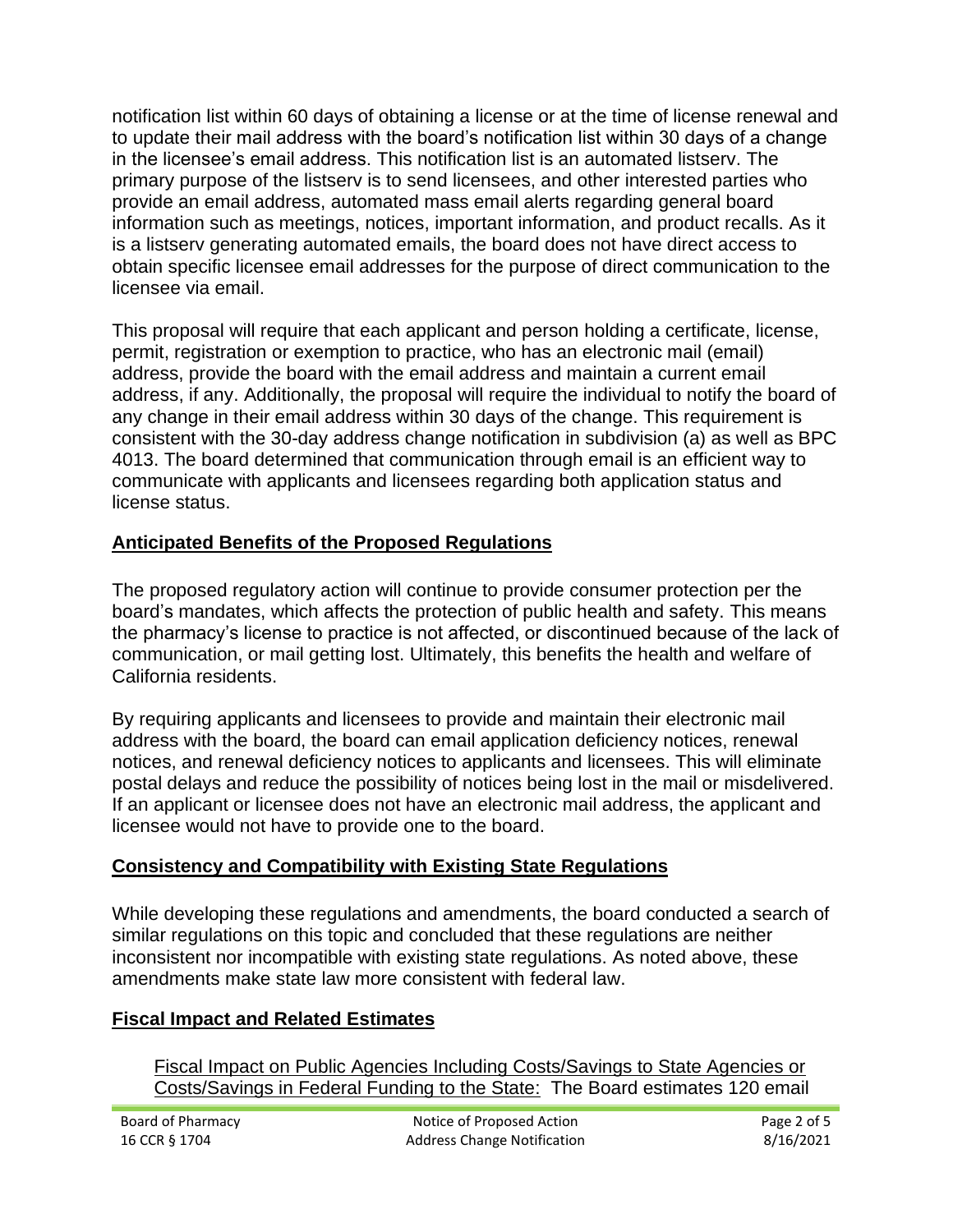address changes will be processed by an Office Technician per year at cost of \$1.80 per update (five minutes of workload) with total costs of \$220 per year.

Nondiscretionary Costs/Savings to Local Agencies: None

Local Mandate: None

Cost to Any Local Agency or School District for Which Government Code Sections 17500 – 17630 Require Reimbursement: None

### Business Impact:

The board has determined that the proposed regulatory action will have no significant statewide adverse economic impact directly affecting businesses and/or employees. This initial determination is based on the absence of testimony to that effect during the development of the proposed regulation, which occurred over several months in numerous board and committee meetings. The board determined that electronic mail addresses are often free to obtain from numerous online companies and providing the electronic mail address to the board is as simple as writing it on an application when applying for a license or submitting a renewal application. Additionally, most applicants and licensees already provide an email address to the board as it is an effective method of communication.

### Cost Impact on Representative Private Person or Business:

The board is not aware of any cost impacts that a representative private person or business would necessarily incur in reasonable compliance with proposed action.

Effect on Housing Costs: None

# **Effect on Small Business**:

While the board does not have nor does it maintain data to determine if any of its licensees (pharmacies and clinics) are a "small business," as defined in Government Code section 11342.610, the board has made an initial determination that the proposed regulatory action will not have a significant adverse economic impact directly affecting small businesses. The board determined that electronic mail addresses are often "free" to obtain from numerous online companies and providing the electronic mail address to the board is as simple as writing it on an application when applying for a license or submitting a renewal application. Additionally, most applicants and licensees already provide an email address to the board as it is an effective method of communication.

# **Results of Economic Impact Assessment/Analysis**:

Impact on Jobs/New Businesses:

For the reasons listed above, the Board concludes that: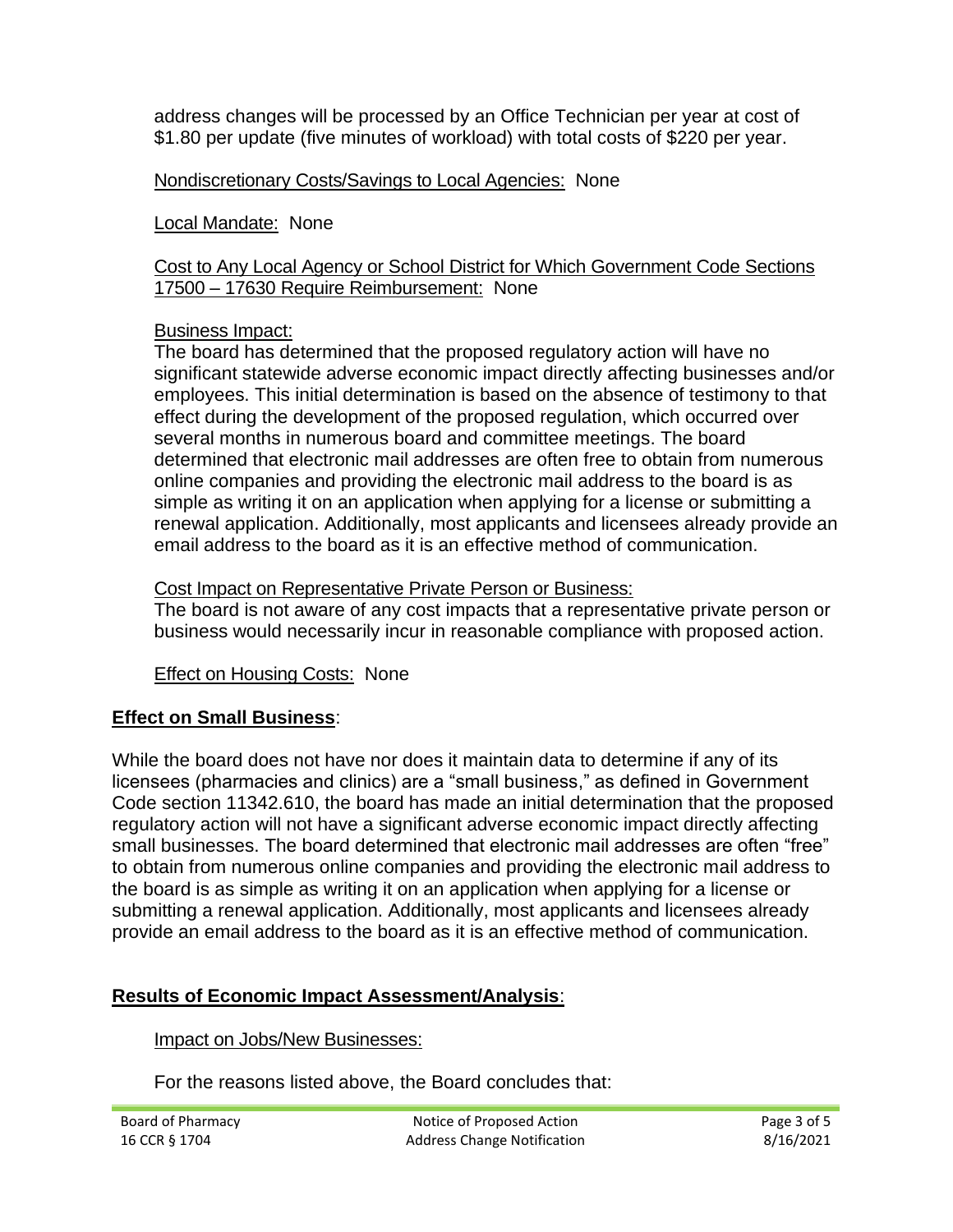- (1) this proposal will not create jobs within California;
- (2) this proposal will not eliminate jobs within California;
- (3) this proposal will not create new businesses within California;
- (4) this proposal will not eliminate existing businesses within California;
- (5) this proposal will not expand businesses currently doing business in the State of California.

### Benefits of Regulation:

The regulatory proposal would ensure continued consumer protection per the board's mandate. This means the pharmacy's license to practice is not affected, or discontinued because of the lack of communication, or mail getting lost. Ultimately, this benefits the health and welfare of California residents.

The Board determined that this proposed regulatory action will not impact worker's safety, or the state's environment.

# **Consideration of Alternatives**

The Board must determine that no reasonable alternative that it considered to the regulation or that has otherwise been identified and brought to its attention would either be more effective in carrying out the purpose for which the action is proposed, would be as effective and less burdensome to affected private persons than the proposal described in this Notice, or would be more cost effective to affected private persons and equally effective in implementing the statutory policy or other provision of law.

Any interested person may present statements or arguments in writing relevant to the above determinations at the address listed for the Contact Person during the written comment period.

# **Initial Statement of Reasons and Information**

The Board has prepared an Initial Statement of Reasons for the proposed action and has available all the information upon which the proposal is based.